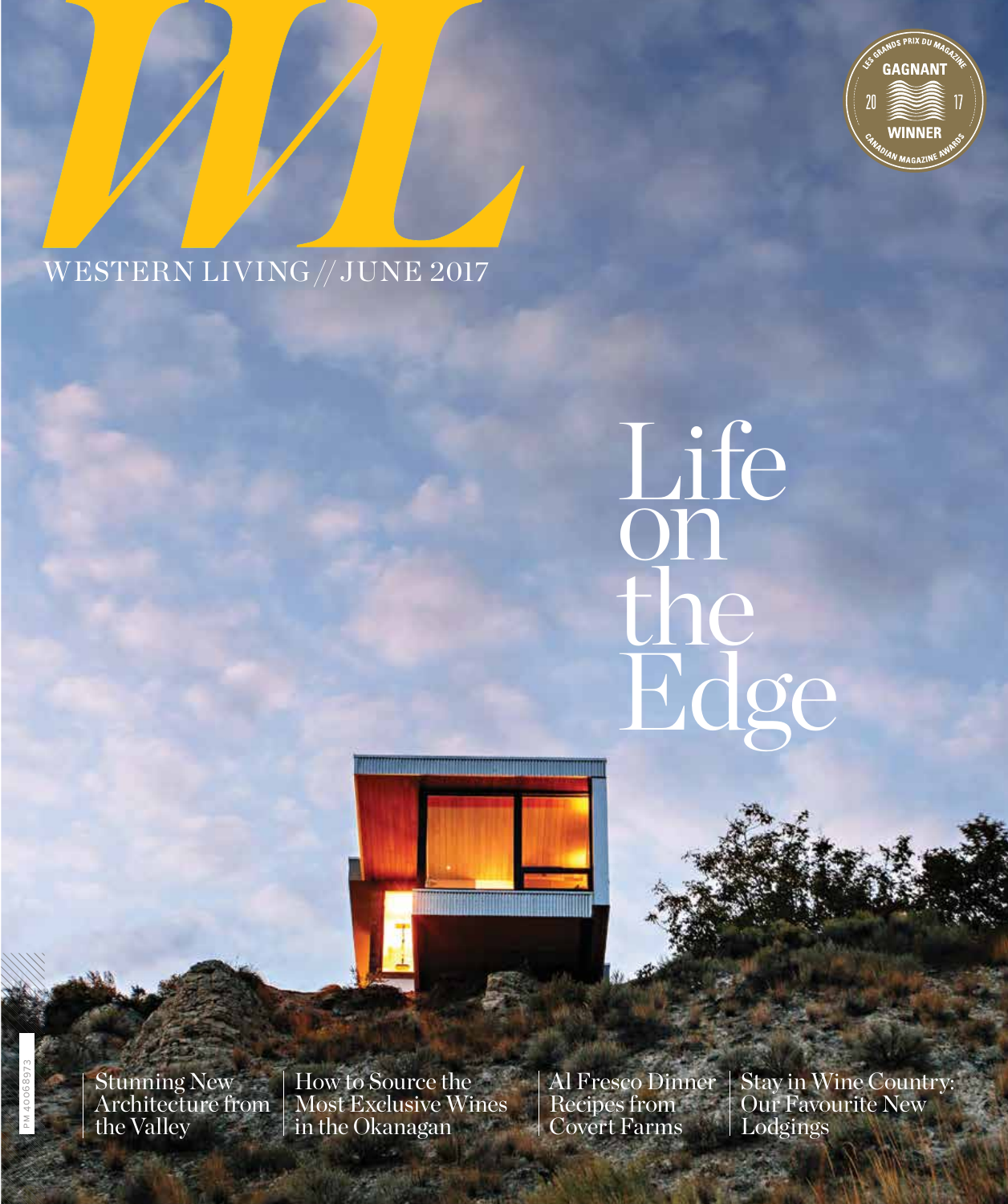### *WL*//TRADE SECRETS

реѕіснер вү Ј*иге Күрап,* Dakota Homes*, aud Тануа Күрап, Тануа Күрап Design Co*.

The Look BOLD BULKHEAD

A statement piece fulfills a necessary function.

It started off to fill a practical need—to hide a last-minute change to the electrical work—but the white-oak-veneer bulkhead above the statuariettomarble-topped island wound up being a design highlight in this Vancouver kitchen. "It emphasizes the hits of warm colours elsewhere and blocks out the central region," explains interior designer Tanya Krpan, who designed this masculine country-style kitchen with her builder husband, Jure. She chose oversized Arteriors pendant lights to balance out this eyecatching element ("They add another dimension to the space," she says), but the glass fixtures keep sightlines clear (and reference the glass-doored china cabinets built into the bluegrey millwork).